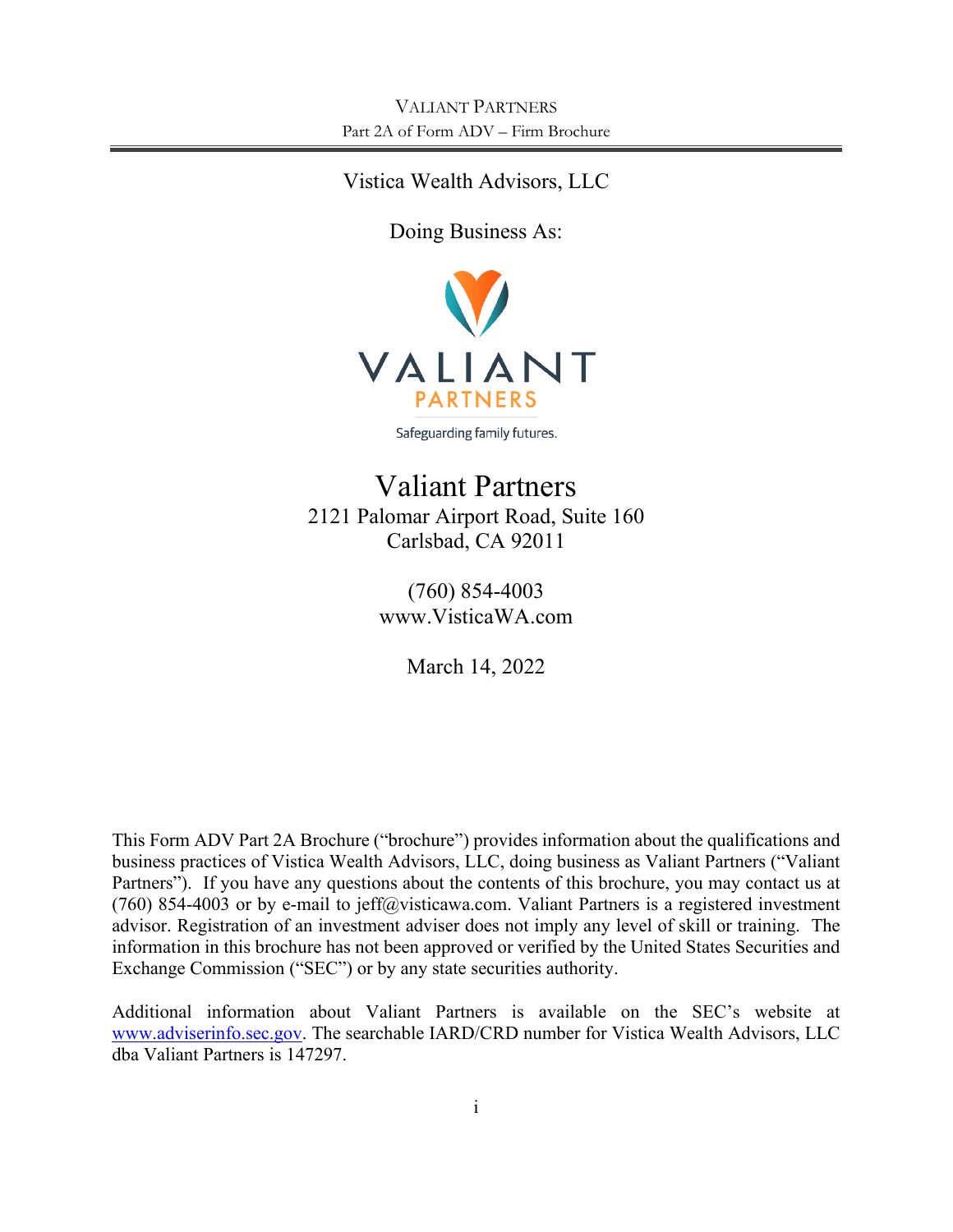## VALIANT PARTNERS Part 2A of Form ADV – Firm Brochure

## <span id="page-1-0"></span>**Item 2 – Material Changes**

Since our last annual update dated March 30, 2021, we have made the following material changes to this brochure:

Item 12 has been updated with information about our offering of Flourish Cash, a cash management aggregator system.

It is our goal that this brochure accurately represents our business practices, services, and fees. We encourage you to review this document and contact us with any questions.

We will ensure that all current clients receive a Summary of Material Changes to this and subsequent brochures within 120 days of the close of our business' fiscal year. A Summary of Material Changes is also included with our brochure on the SEC's website at [www.adviserinfo.sec.gov.](http://www.adviserinfo.sec.gov/) The searchable IARD/CRD number for Vistica Wealth Advisors, LLC dba Valiant Partners is 147297. We may further provide other ongoing disclosure information about material changes as necessary and will further provide you with a new brochure as necessary based on changes or new information, at any time, without charge.

Currently, our brochure may be requested by contacting Jeff Vistica, Managing Principal and Chief Compliance Officer, at  $(760)$  854-4003 or by e-mail to jeff@visticawa.com.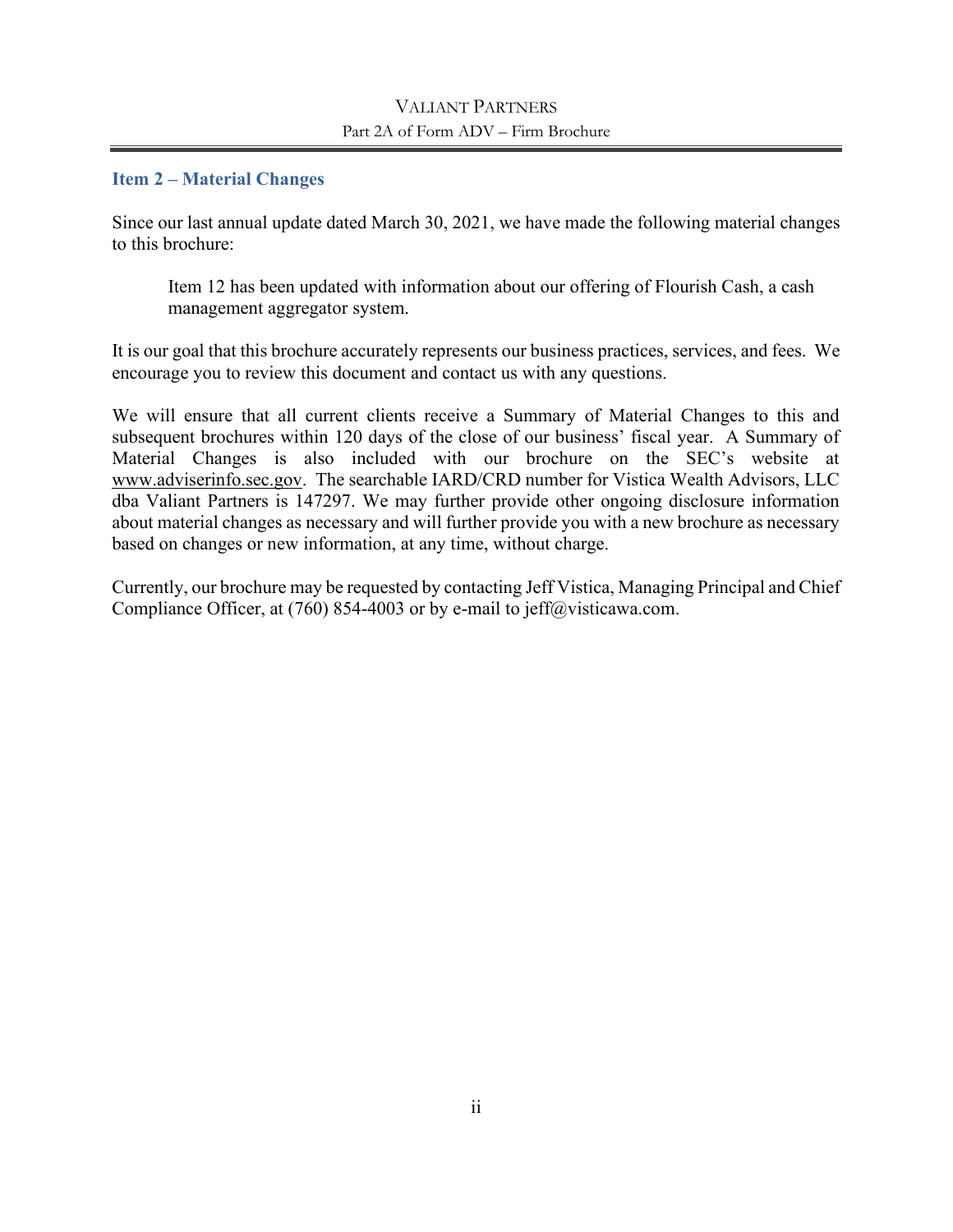# **VALIANT PARTNERS** Part 2A of Form ADV - Firm Brochure

## <span id="page-2-0"></span>**Item 3-Table of Contents**

|                                                                                                 | Page |
|-------------------------------------------------------------------------------------------------|------|
|                                                                                                 |      |
|                                                                                                 |      |
|                                                                                                 |      |
|                                                                                                 |      |
|                                                                                                 |      |
|                                                                                                 |      |
|                                                                                                 |      |
|                                                                                                 |      |
|                                                                                                 |      |
|                                                                                                 |      |
| Item 11 – Code of Ethics, Participation or Interest in Client Transactions & Personal Trading10 |      |
|                                                                                                 |      |
|                                                                                                 |      |
|                                                                                                 |      |
|                                                                                                 |      |
|                                                                                                 |      |
|                                                                                                 |      |
|                                                                                                 |      |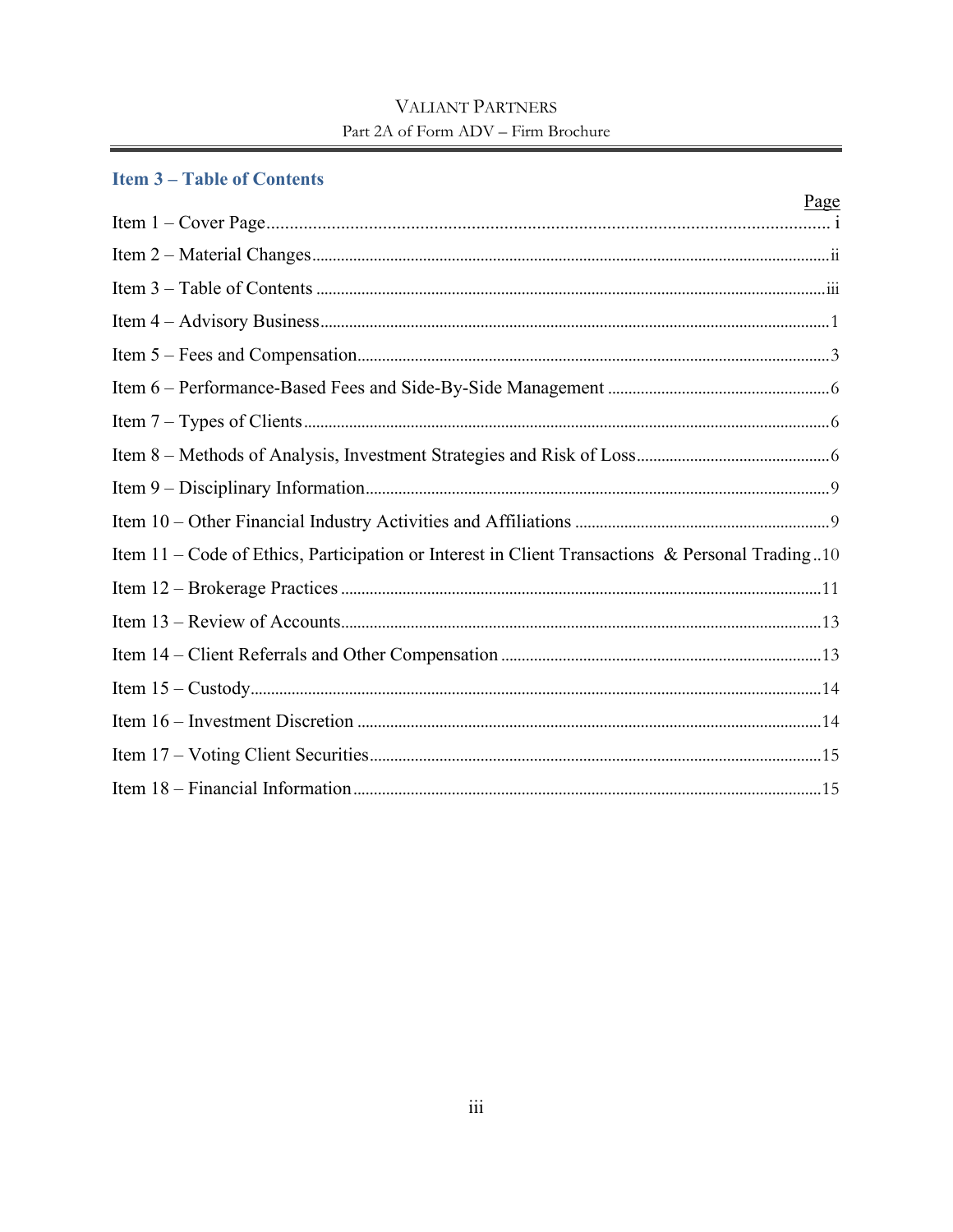## <span id="page-3-0"></span>**Item 4 – Advisory Business**

**A** Vistica Wealth Advisors, LLC, doing business as Valiant Partners ("Valiant Partners," "we," "our," "us," and/or "firm"), is a California limited liability company registered as an investment advisor with the SEC. Our principal place of business is located in Carlsbad, California. The principal owner of Valiant Partners is the Jeffrey and Lily Vistica Trust. Jeffrey "Jeff" Vistica is the Managing Principal and Chief Compliance Officer of our firm.

## **B** Financial Planning Services:

We offer financial planning and advisory services which are specially designed for families with special needs children. When you engage us for these services we provide financial planning and investment advice which includes care planning and related funding, assessment of the availability of government support programs and benefits, retirement planning, estate planning for special needs persons and their caretakers, education planning, tax and cash flow planning, death and disability planning, investment planning advice, and other financial planning services as requested and agreed to.

Clients purchasing this service will receive a detailed written financial plan, designed to achieve their stated financial goals and objectives. Various types of reports or financial analysis may be provided to the client.

In general, the financial analysis or report will address one or all of the following areas of concern:

- LIFE ROAD MAP: We provide assistance and advice designed to assist you in determining the appropriate services and providers necessary for your child to succeed at each stage of life, including provision of IFSP/IEP support, navigation of health care provider networks, transitions to adulthood, and addressing of aging issues.
- PERSONAL: Family records, budgeting, personal liability, net worth tracking, estate information and financial goals.
- FINANCIAL PLANNING: Determine initial and ongoing estimate of lifetime support and coordinate with other family or caretaker objectives.
- RETIREMENT: Analysis of strategies and scenarios to help the parents or caregivers balance their own retirement planning objectives.
- ESTATE PLANNING FOR SPECIAL NEEDS: Help with writing a Letter of Intent and identifying circles of continuous support. Ongoing collaboration with attorneys, CPAs, life care planners and other care or service providers to ensure a loved one with special needs has their ongoing needs met and planning tools in place as needed.
- CARE MANAGEMENT: From medical, dental, eye and psychological care to physical therapy, occupational therapy and more, we help clients consider their loved one's health and support needs to ensure his or her providers are providing appropriate supports. We also make sure the proper insurance coverages are in place and connect you with public benefit services.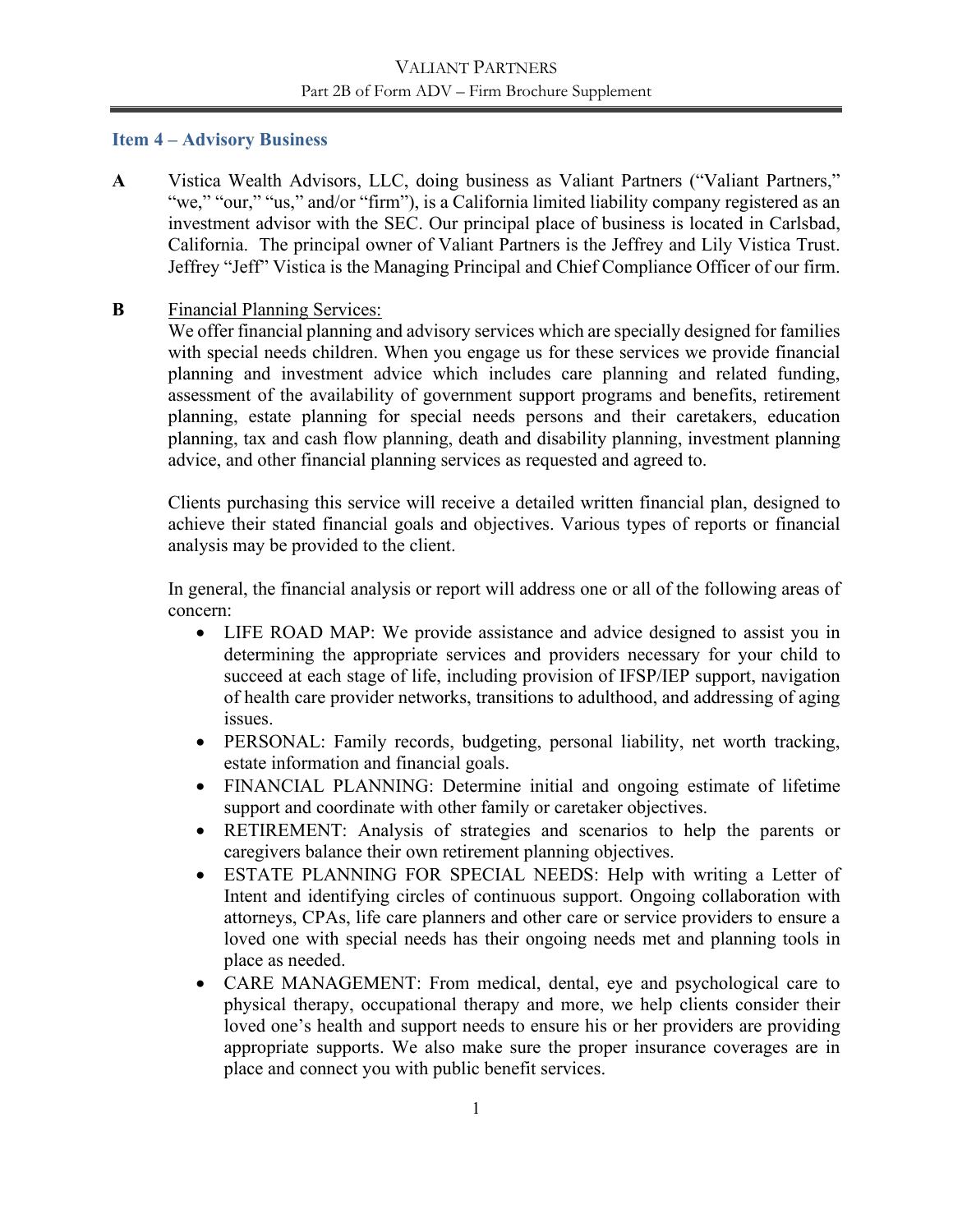- SOCIAL/RECREATIONAL: We can help clients determine what needs to be in place whether financial or other supports that may help their child live a happy social life with favorite friends, interests, and hobbies.
- GOVERNMENT BENEFITS: We help clients understand what government benefits their child may be entitled to — now and in the future. We also guide clients in assessing their child's eligibility for Supplemental Security Income (SSI) and/or Social Security Disability Income benefits (SSDI), Medicare, Medicaid and other benefits.
- EDUCATION: Funding and appropriateness of 529 plans or ABLE accounts to meet ongoing educational and living needs of dependents.
- TAX & CASH FLOW: Income tax, spending analysis and planning.
- DEATH & DISABILITY: Project anticipated cash needs at death, disability and long-term care expenses.
- INVESTMENTS: Analysis of investment strategies and impact on a portfolio along with implementation of portfolio and ongoing portfolio rebalancing, tax management and oversight.

We gather required information through in-depth personal interviews. Information gathered includes a client's current financial status, future goals with a focus on special needs planning, and attitudes towards risk. Related documents supplied by the client are carefully reviewed and we may prepare various types of written reports. Should a client choose to implement the recommendations in the report(s), we suggest the client work closely with his/her independent attorney, accountant, and/or insurance agent.

The client always makes the ultimate investment decision. At the client's option, our services can include implementation and ongoing investment management. However, where we are not engaged for investment management services, the implementation of our financial planning and consulting recommendations and the monitoring of investments is the responsibility of the client. Clients are never required to engage us for investment management services.

- **C** Our investment advice is tailored to match with each client's unique risk tolerance, financial objectives, and investment needs. We believe that our use of low-fee, tax-efficient funds better enables our clients to meet their financial goals. Once an individual client's investment policy is established, we are disciplined about rebalancing the investments.
- **D** We do not participate in any wrap-fee programs.
- **E** We manage \$124,982,908 of client assets, on a discretionary basis and \$0 of client assets, on a non-discretionary basis. These amounts were calculated as of December 31, 2021.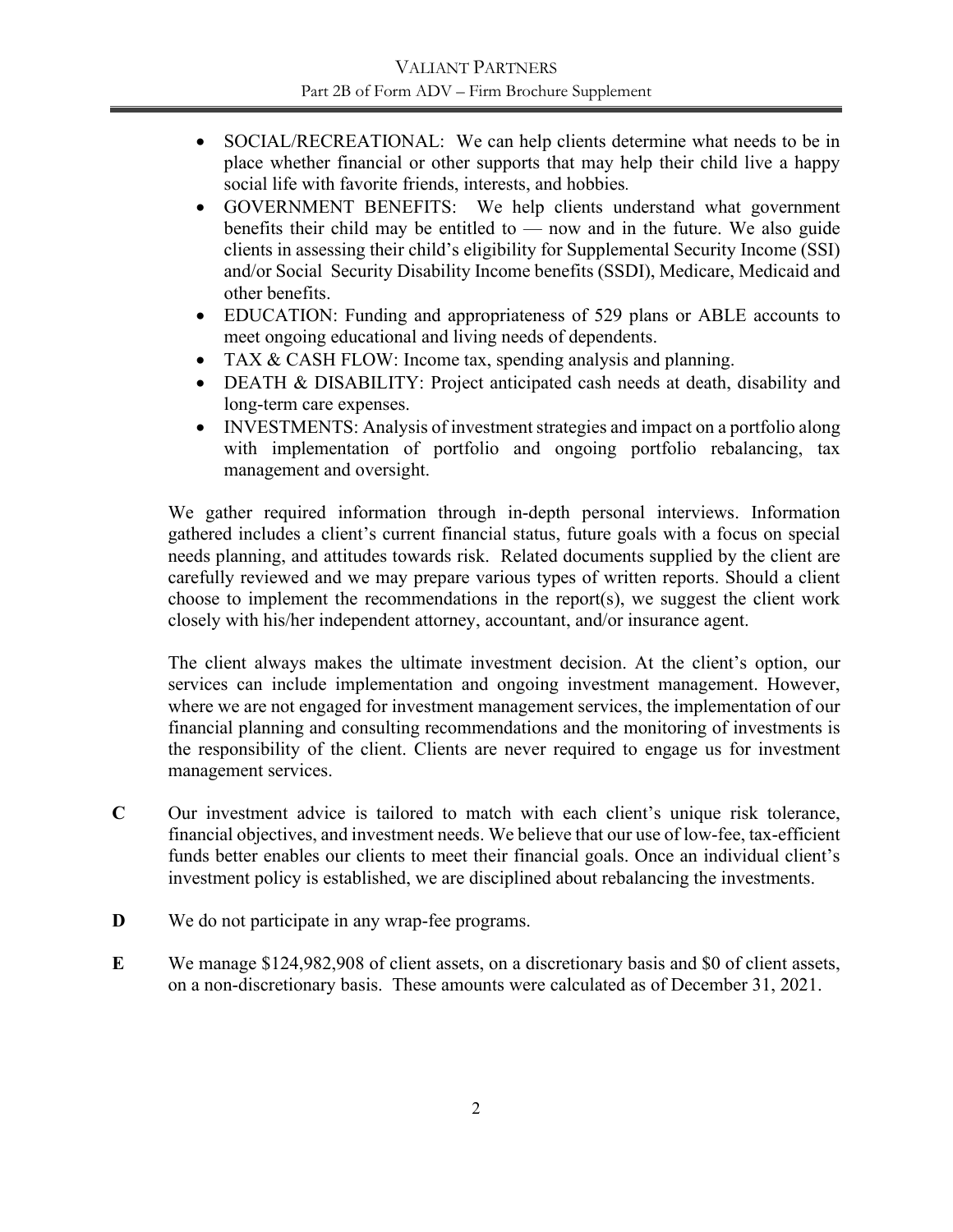#### <span id="page-5-0"></span>**Item 5 – Fees and Compensation**

- **A** The fee for ongoing financial planning combined with investment implementation and asset management services will be individually negotiated based on complexity, but is normally set at \$7,500.00 per year, payable as follows:
	- a) upon initial engagement and then annually on the anniversary date of the initial engagement; or
	- b) in four equal installments of \$1,875.00 per calendar quarter, with payment due on first day of each calendar quarter.

The fee for ongoing financial planning without investment implementation and asset management services will be individually negotiated based on complexity, but is normally set at \$3,500.00 per year. These fees will be payable in full upon initial engagement and then annually on the anniversary date of the initial engagement in four equal payments \$875.00 per calendar quarter, with payment due on first day of each calendar quarter.

Under certain circumstances, clients may wish to engage us for special personal or business financial consulting projects. The fee for such services will be agreed upon on a fixed fee basis or at our hourly rate. Our typical hourly rate is \$325, but may be higher in some situations based the complexity of the engagement and other factors.

Notwithstanding the above, all fees may be adjusted or negotiated, in order to account for unique or complex situations.

## **B** Billing Process:

Our fees may be billed by written invoice, with payment due upon delivery. We accept payment via check, money order, or wire transfer. Alternatively, our fees may be paid directly to us from certain account(s) designated by the client held at the custodian upon submission of an invoice to the custodian. Payment of fees may result in the liquidation of a client's securities if there is insufficient cash in the designated account(s). Copies of the fee invoices will be delivered to each client each time a fee is due our firm. Clients bear the responsibility for verifying the accuracy of our fee calculations.

## **C** Fees and Costs Not Covered by Our Advisory Fees:

Valiant Partners' fees are exclusive of brokerage commissions and transaction fees, custodial fees, and other related costs and expenses which shall be incurred by the client. Clients may incur certain charges imposed by custodians, brokers, third party investment and other third parties. In addition, should the client invest in any mutual funds and/or exchange traded funds they will separately pay all internal management fees as disclosed in the requisite fund prospectus. These fees will generally include a management fee and other fund expenses. Such charges, fees, and commissions are exclusive of and in addition to Valiant Partners' fee, and Valiant Partners shall not receive any portion of these commissions, fees, and costs.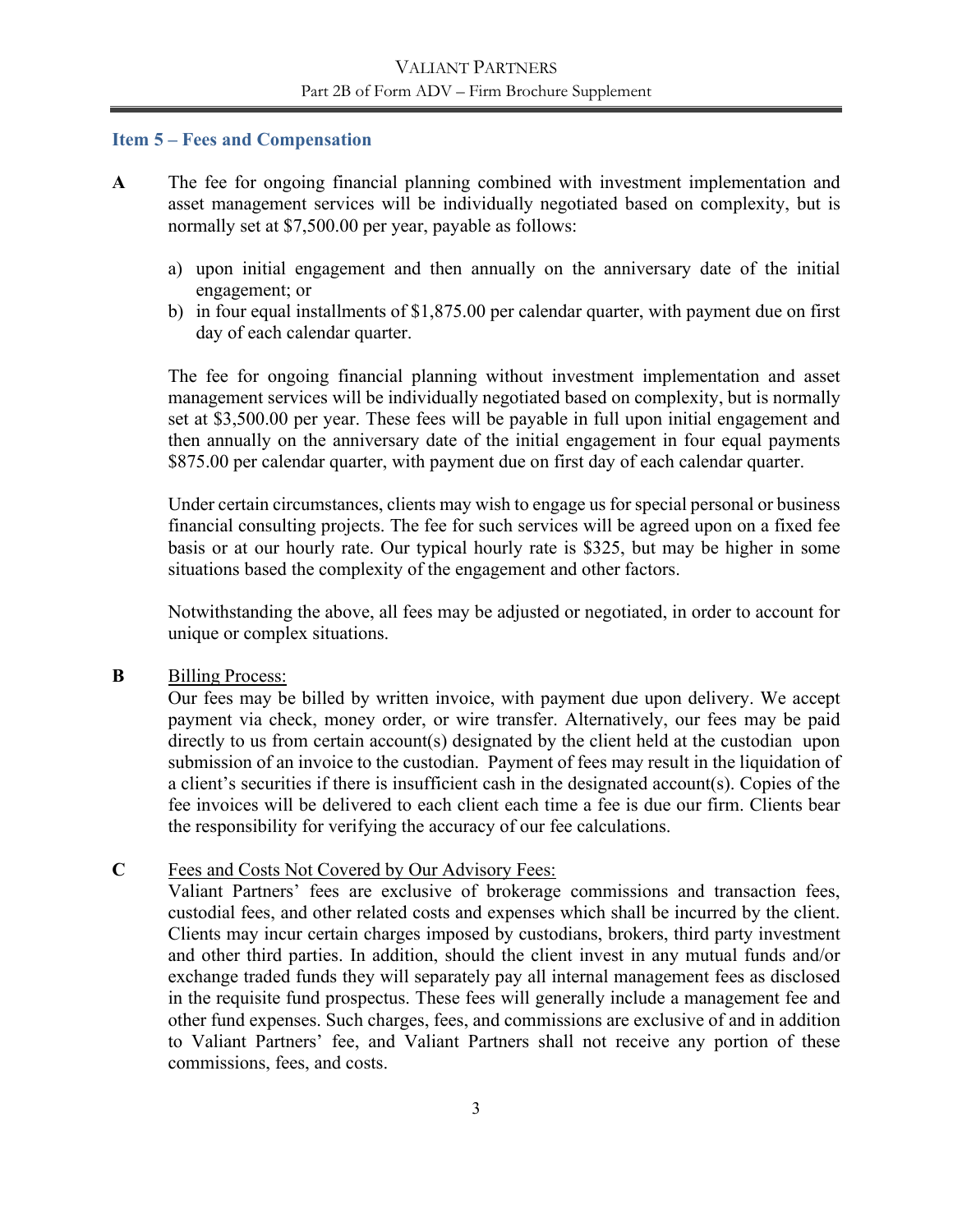## **D** Our Termination Policies:

You have the right to terminate our advisory relationship without penalty within five (5) business days after entering into written agreement for any of our services. Thereafter, either party may terminate the advisory relationship at any time, for any reason, upon thirty (30) days' written notice to the non-terminating party. Following termination, any prepaid, unearned fees will be promptly refunded to you and any earned but unpaid fees shall become immediately due and payable to our firm. For fixed fee engagements, any prorated refund or fee due shall be calculated based on our binding good faith determination of the number of hours expended and/or the value of the services provided though the date of termination.

## **E** Compensation For the Sale of Securities and Insurance Products:

We are a fee-based investment advisory firm paid on fixed fees and/or hourly fees by our clients. No supervised person associated with us receives or accepts any compensation for the sale of any securities or investment products. We believe this method of compensation minimizes conflicts of interest and best aligns with our fiduciary duty to you.

However, from time-to-time persons associated with our firm who are licensed to sell insurance may earn a commission or fee from the sale of certain insurance products to clients. Valiant Partners and its associated persons will only sell insurance products to clients where suitable and appropriate and in line with our fiduciary duty to you. Clients are advised that the fees paid to us or our associated persons for investment advisory services are separate and distinct from any commissions or fees earned by the firm or its insurance licensed associated persons for selling insurance products to clients. If requested by a client, we will disclose the amount of commissions expected to be paid.

The receipt of insurance related commissions by any individual associated with our firm presents a conflict of interest. As such, we will only transact insurance related business with clients when fully disclosed, suitable, and appropriate. Clients are informed that they are under no obligation to use any individual associated with our firm for the purchase of insurance products or services. Clients may use any insurance firm or agent they choose for purchase of these products and services.

## Rollover Recommendations

As part of our investment advisory services to you, we may recommend that you roll assets from your employer's retirement plan, such as a 401(k), 457, or ERISA 403(b) account (collectively, a "Plan Account"), to an individual retirement account, such as a SIMPLE IRA, SEP IRA, Traditional IRA, or Roth IRA (collectively, an "IRA Account") that we will manage on your behalf. We may also recommend rollovers from IRA Accounts to Plan Accounts, from Plan Accounts to Plan Accounts, and from IRA Accounts to IRA Accounts. When we provide any of the foregoing rollover recommendations we are acting as fiduciaries within the meaning of Title I of the Employee Retirement Income Security Act ("ERISA") and/or the Internal Revenue Code ("IRC"), as applicable, which are laws governing retirement accounts.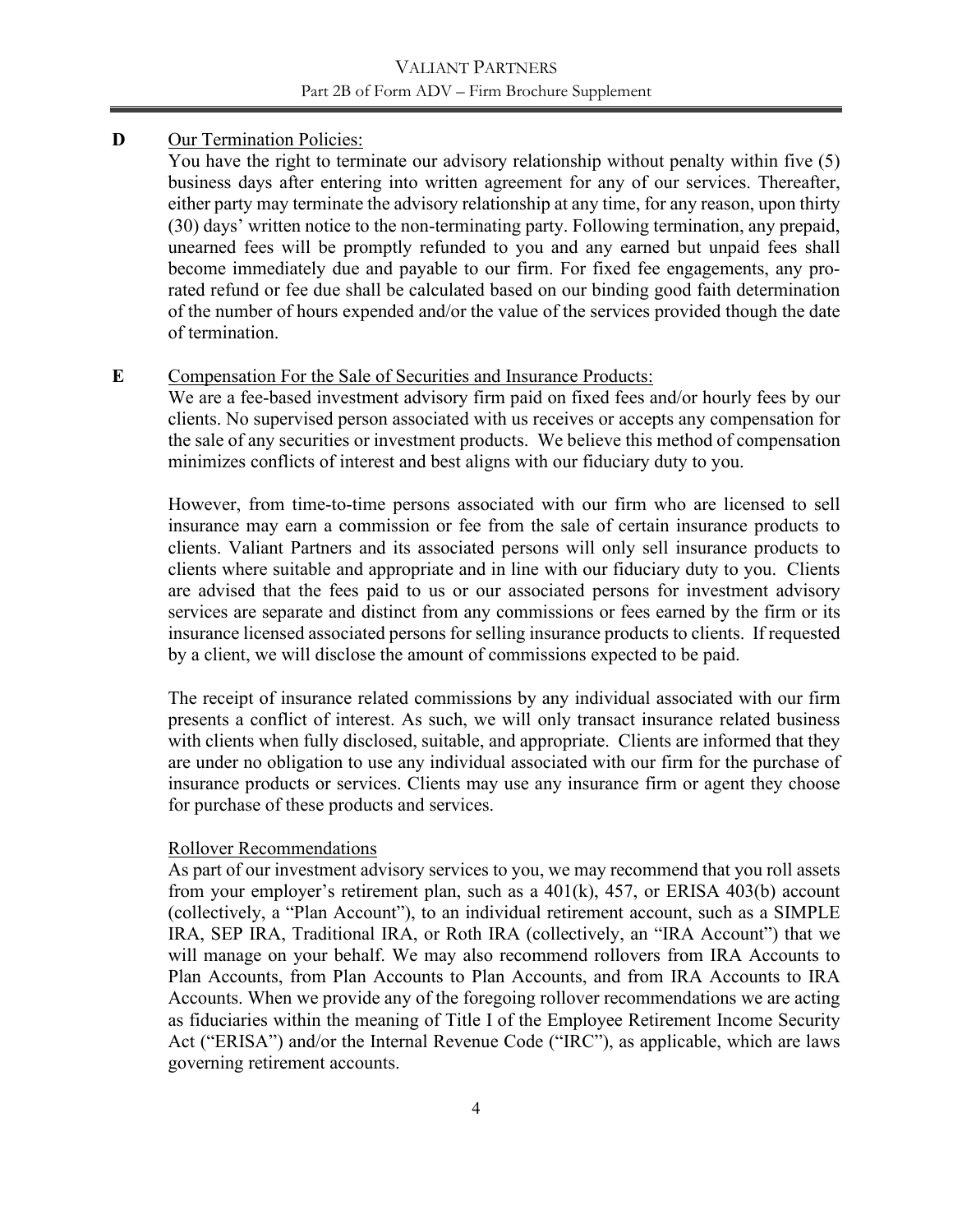If you elect to roll the assets to an IRA that is subject to our management, we will charge you an asset-based fee as set forth in the advisory agreement you executed with our firm. This creates a conflict of interest because it creates a financial incentive for our firm to recommend the rollover to you (*i.e.,* receipt of additional fee-based compensation). You are under no obligation, contractually or otherwise, to complete the rollover. Moreover, if you do complete the rollover, you are under no obligation to have the assets in an IRA managed by our firm. Due to the foregoing conflict of interest, when we make rollover recommendations, we operate under a special rule that requires us to act in your best interests and not put our interests ahead of yours.

Under this special rule's provisions, we must:

- $\triangleright$  meet a professional standard of care when making investment recommendations (give prudent advice);
- $\triangleright$  never put our financial interests ahead of yours when making recommendations (give loyal advice);
- $\triangleright$  avoid misleading statements about conflicts of interest, fees, and investments;
- $\triangleright$  follow policies and procedures designed to ensure that we give advice that is in your best interests;
- $\triangleright$  charge no more than a reasonable fee for our services; and
- $\triangleright$  give you basic information about conflicts of interest.

Many employers permit former employees to keep their retirement assets in their company plan. Also, current employees can sometimes move assets out of their company plan before they retire or change jobs. In determining whether to complete the rollover to an IRA, and to the extent the following options are available, you should consider the costs and benefits of a rollover.

Note that an employee will typically have four options in this situation:

- 1. leaving the funds in your employer's (former employer's) plan;
- 2. moving the funds to a new employer's retirement plan;
- 3. cashing out and taking a taxable distribution from the plan; or
- 4. rolling the funds into an IRA rollover account.

Each of these options has positives and negatives. Because of that, along with the importance of understanding the differences between these types of accounts, we will provide you with a written explanation of the advantages and disadvantages of both account types and the basis for our belief that the rollover transaction we recommend is in your best interests.

As an alternative to providing you with a rollover recommendation, we may instead take an entirely educational approach in accordance with the U.S. Department of Labor's Interpretive Bulletin 96-1. Under this approach, our role will be limited only to providing you with general educational materials regarding the pros and cons of rollover transactions.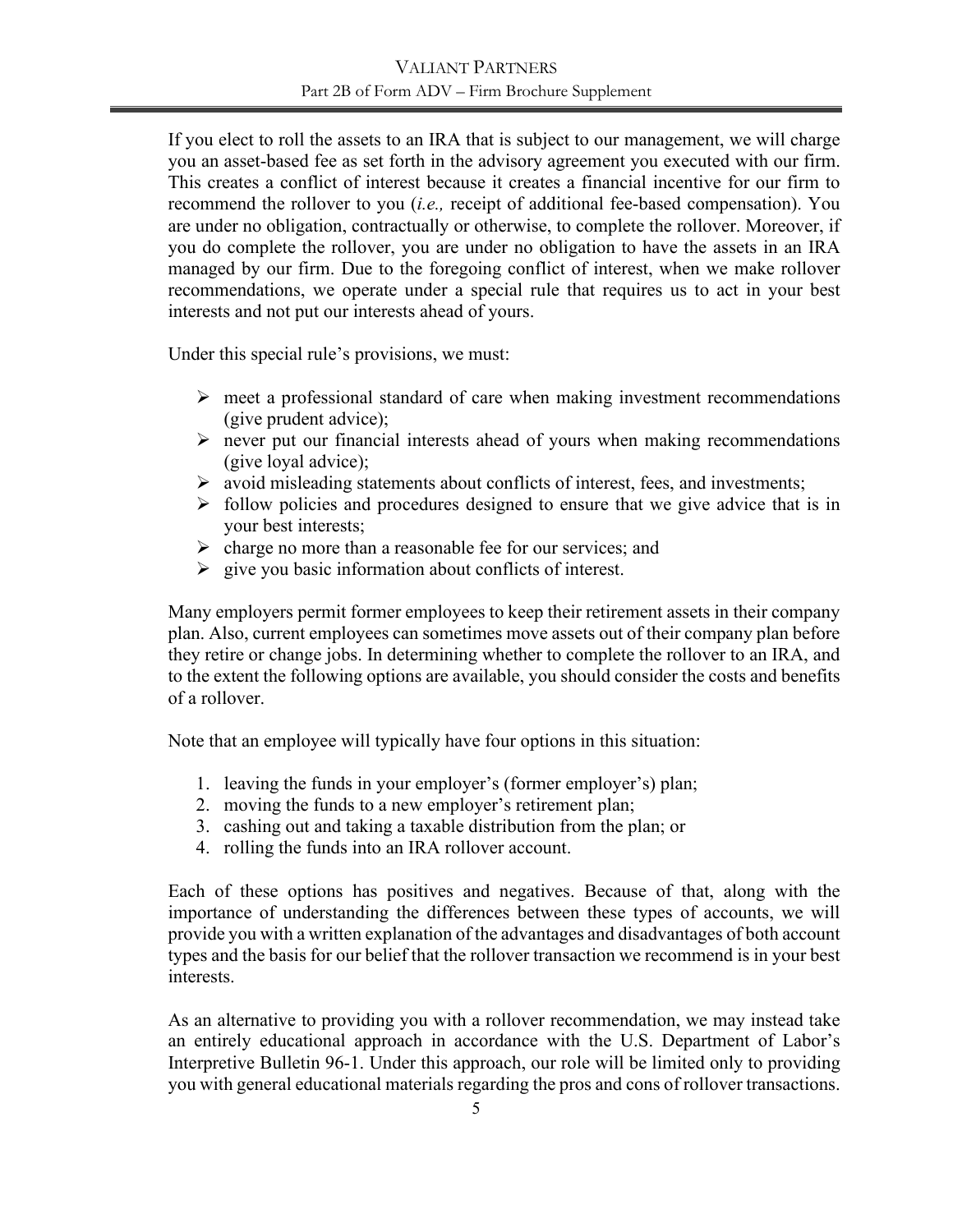We will make no recommendation to you regarding the prospective rollover of your assets and you are advised to speak with your trusted tax and legal advisors with respect to rollover decisions. As part of this educational approach, we may provide you with materials discussing some or all of the following topics: the general pros and cons of rollover transactions; the benefits of retirement plan participation; the impact of pre-retirement withdrawals on retirement income; the investment options available inside your Plan Account; and high level discussion of general investment concepts (*e.g.,* risk versus return, the benefits of diversification and asset allocation, historical returns of certain asset classes, etc.). We may also provide you with questionnaires and/or interactive investment materials that may provide a means for you to independently determine your future retirement income needs and to assess the impact of different asset allocations on your retirement income. You will make the final rollover decision.

#### <span id="page-8-0"></span>**Item 6 – Performance-Based Fees and Side-By-Side Management**

We do not charge any performance-based fees for our services, nor do we engage in side-by-side management of accounts.

## <span id="page-8-1"></span>**Item 7 – Types of Clients**

We provide investment advice to individuals and families with special needs children.

Because each client is unique, we encourage involvement in the planning and processes involved in the management of their accounts. Such involvement does not have to be time consuming, however we want our clients to remain informed and have a sense of security about their investments.

#### <span id="page-8-2"></span>**Item 8 – Methods of Analysis, Investment Strategies and Risk of Loss**

**A** Our services are based on long-term investment strategies incorporating the principles of Modern Portfolio Theory. Our investment approach is firmly rooted in the belief that markets are "efficient" over periods of time and that investors' long-term returns are determined principally by asset allocation decisions, rather than market timing or stock picking. We recommend diversified portfolios, principally through the use of passively managed, asset class mutual funds. We select or recommend to client's portfolios of securities, principally broadly- traded open end mutual funds or conservative fixed income securities to implement this investment strategy.

Although all investments involve risk, our investment advice seeks to limit risk through broad diversification among asset classes and, as appropriate for particular clients the investment directly in conservative fixed income securities to represent the fixed income class. Our investment philosophy is designed for investors who desire a buy and hold strategy. Frequent trading of securities increases brokerage and other transaction costs that our strategy seeks to minimize.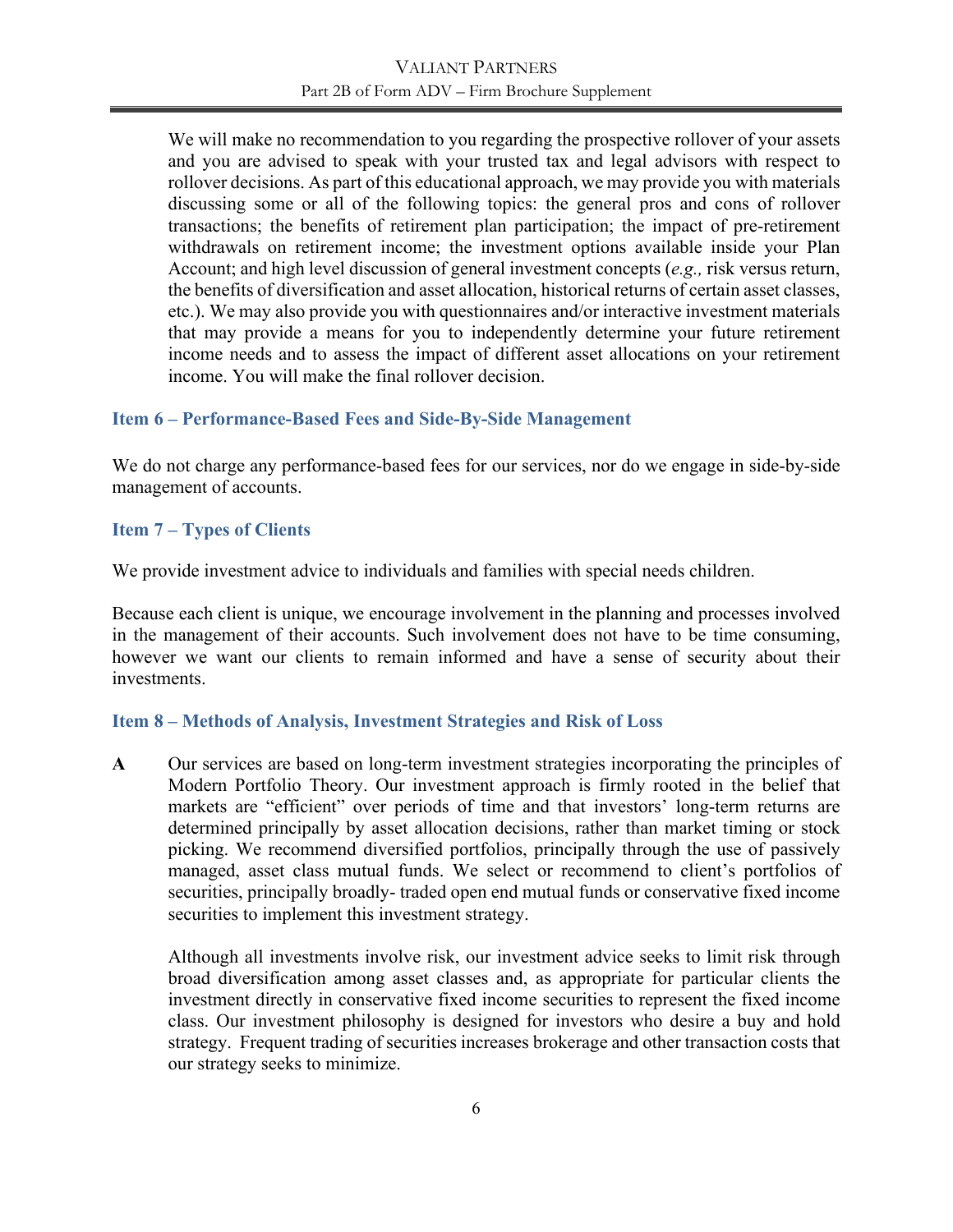In the implementation of investment plans, we therefore primarily use mutual funds and, as appropriate, portfolios of conservative fixed income securities. We may also utilize exchange traded funds ("ETFs") to represent a market sector.

Clients may hold or retain other types of assets as well, and we may offer advice regarding those various assets as part of its services. Advice regarding such assets will generally not involvement asset management services but may help to more generally assist the client.

Our strategies do not utilize securities that we believe would be classified as having any unusual risks, and we do not recommend frequent trading, which can increase brokerage and other costs and taxes.

We receive supporting research from Buckingham Strategic Partners, LLC ("BSP") (formally known as BAM Advisor Services), and from other consultants, including economists affiliated with Dimensional Fund Advisors ("DFA"). We utilize DFA mutual funds in client portfolios. DFA mutual funds follow a passive asset class investment philosophy with low holdings turnover. DFA provides historical market analysis, risk/return analysis, and continuing education to our principals and employees.

In the development of investment plans for clients, including the recommendation of an appropriate asset allocation, Valiant Partners relies on an analysis of the client's financial objectives, current and estimated future resources, and tolerance for risk. To derive a recommended asset allocation, Valiant Partners may use a Monte Carlo simulation, a standard statistical approach for dealing with uncertainty. As with any other methods used to make projections into the future, there are several risks associated with this method, which may result in the client not being able to achieve their financial goals. They include the following:

- $\triangleright$  the risk that expected future cash flows will not match those used in the analysis;
- $\triangleright$  the risk that future rates of return will fall short of the estimates used in the simulation;
- $\triangleright$  the risk that inflation will exceed the estimates used in the simulation; and
- $\triangleright$  for taxable clients, the risk that tax rates will be higher than was assumed in the analysis.
- **B** We will use our best judgment and good faith efforts in rendering services to our clients. However, we cannot warrant or guarantee any particular level of account performance, or that an account will be profitable over time. Not every investment decision or recommendation made by us will be profitable. Clients assume all market risk involved in the investment of their assets and understand that investment recommendations made for their account are subject to various market, currency, economic, political and business risks.

All investments present the risk of loss of principal – the risk that the value of securities (mutual funds, ETFs and individual bonds), when sold or otherwise disposed of, may be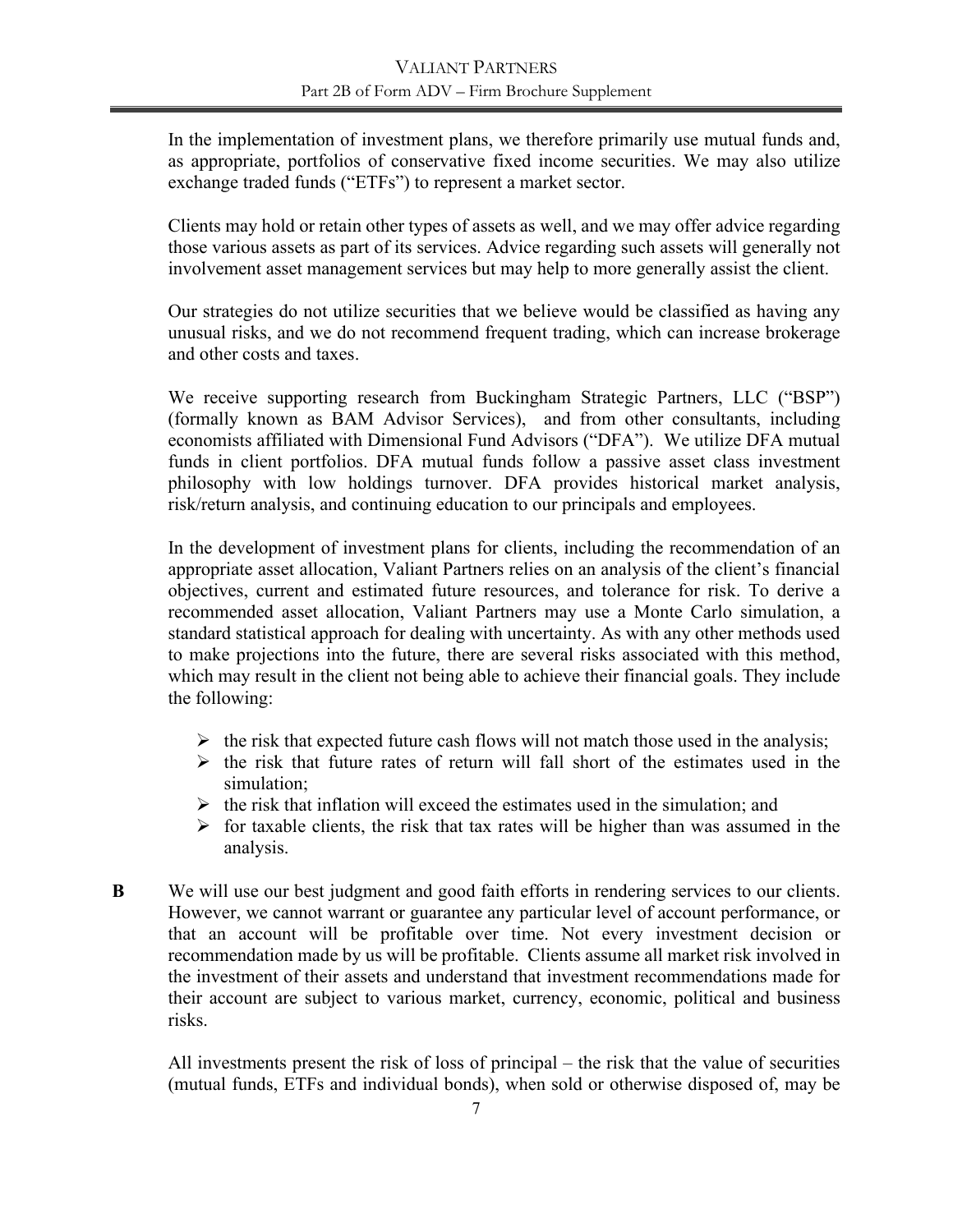less than the price paid for the securities. Even when the value of the securities when sold is greater than the price paid, there is the risk that the appreciation will be less than inflation. In other words, the purchasing power of the proceeds may be less than the purchasing power of the original investment.

We utilize mutual funds and ETFs that may include funds invested in domestic and international equities, including REITs, corporate and government fixed income securities and commodities. Equity securities may include large capitalization, medium capitalization and small capitalization stocks. Mutual funds and ETF shares invested in fixed income securities are subject to the same interest rate, inflation and credit risks associated with the underlying bond holdings.

Among the riskiest mutual funds used in our investment strategies funds are the U.S. and International small capitalization and small capitalization value funds, emerging markets funds, and commodity futures funds. Conservative fixed income securities have lower risk of loss of principal, but most bonds (with the exception of Treasury Inflation Protected Securities) present the risk of loss of purchasing power through lower expected return. This risk is greatest for longer-term bonds.

Certain funds we utilize by may contain international securities. Investing outside the United States involves additional risks, such as currency fluctuations, periods of illiquidity and price volatility. These risks may be greater with investments in developing countries.

More information about the risks of any particular market sector can be reviewed in representative mutual fund prospectuses managing assets within each applicable sector.

Nothing in this Agreement shall relieve us from any responsibility or liability we may have under state or federal statutes.

Except as may otherwise be provided by law, we are not liable to clients for:

- $\triangleright$  Any loss that a client may suffer by reason of any investment decision made or other action taken or omitted in good faith by us with that degree of care, skill, prudence and diligence under the circumstances that a prudent person acting in a fiduciary capacity would use;
- $\triangleright$  Any loss arising from our adherence to a client's instructions; or
- $\triangleright$  Any act or failure to act by a custodian of a client's account.

It is the responsibility of each client to give us complete information and to notify us of any changes in financial circumstances or goals.

**C** As referenced above, our advisory services generally recommend a passive approach based on the science of the capital markets, rather than speculation and market timing, using primarily passive mutual funds and other index-based mutual funds.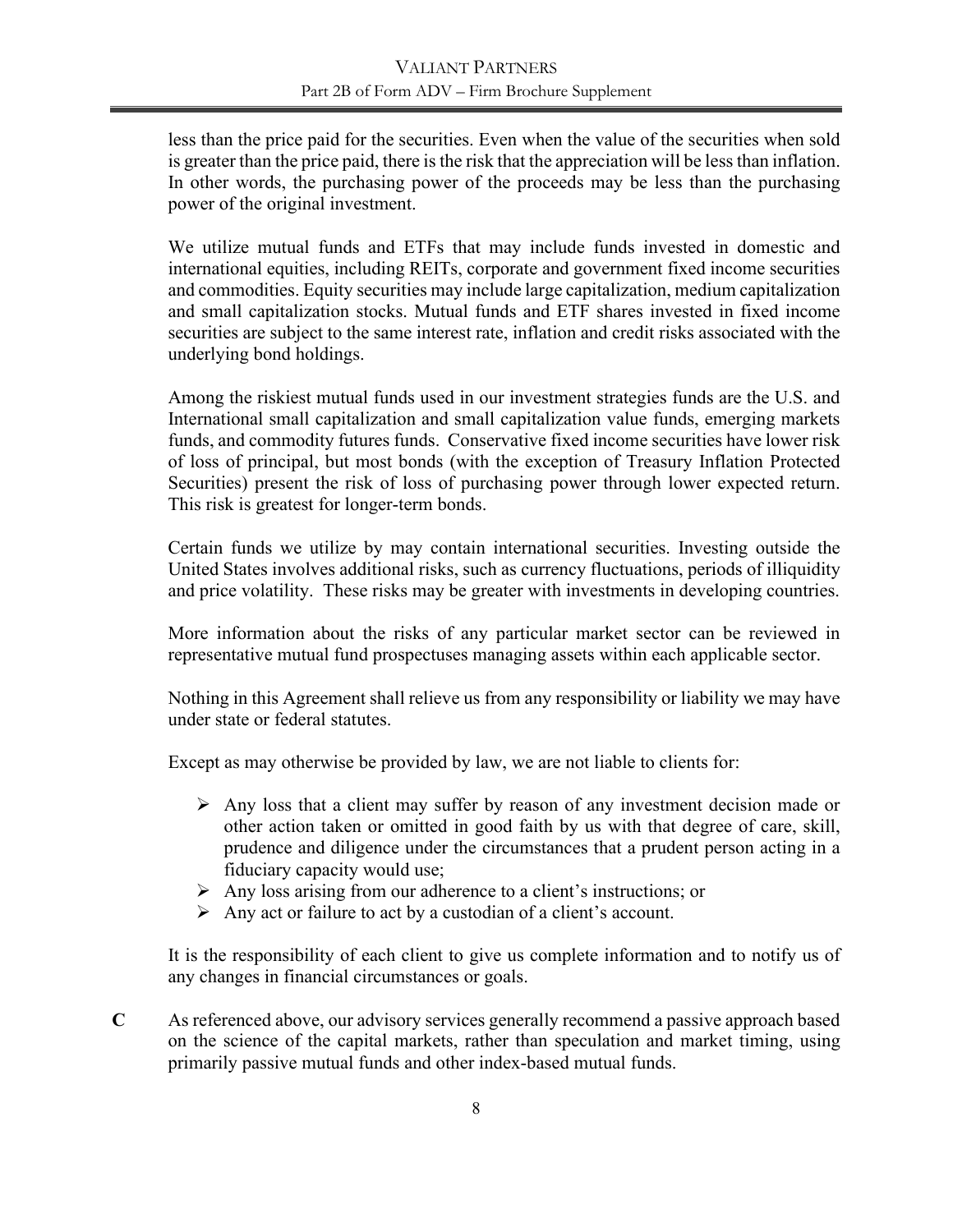Certain funds may have a greater or unique risk of loss. While not an exhaustive list, the following specific risks associated with the certain funds we utilized include:

#### Interval Funds:

We may recommend that clients invest in one or more funds structured as non-diversified, closed-end management investment companies, registered under the Investment Company Act of 1940 ("interval fund"). Investments in an interval fund involve additional risk, including lack of liquidity and restrictions on withdrawals. For example, during periods outside of the specified repurchase offer window(s), investors may be unable to sell their shares of the interval fund. There is no assurance that an investor will be able to tender shares when or in the amount desired, and the fund can suspend or postpone repurchases. Therefore, there is no guarantee that investors may sell their shares at any given time or in the desired amount. As interval funds may expose investors to liquidity risk, we will work with clients to understand the liquidity constraints of any interval funds. Due to the additional risk, these funds may only be utilized when consistent with a client's investment objectives, individual situation, suitability, tolerance for risk and liquidity needs.

#### Alternative Funds:

We may recommend clients invest in one or more funds structured as an alternative fund registered under the Investment Company Act of 1940 ("alternative fund"). Certain alternative funds we recommend may employ the use of risky investments, including derivatives, options, futures, and/or short sales due to the increased exposure to a particular asset group, hedging, and leverage. Due to this fact, there is additional risk in investing in an alternative fund, including the risk that losses may exceed the net assets of the fund. The net asset value of a fund while employing leverage will be more volatile and sensitive to market movements.

#### <span id="page-11-0"></span>**Item 9 – Disciplinary Information**

We are required to disclose all material facts regarding any legal or disciplinary event that would be material to your evaluation of our Firm, or the integrity of our management. We have no information to disclose applicable to this Item.

#### <span id="page-11-1"></span>**Item 10 – Other Financial Industry Activities and Affiliations**

Our firm and our associated persons are not registered, nor do they have an application pending to register, as a broker-dealer, futures commission merchant, commodity pool operator, or commodity trading advisor or representative of any of the foregoing.

#### Individually Licensed Insurance Agents:

Jeff Vistica, managing principal of Vistica Wealth (*dba* Valiant Partners), in his individual capacity, is an agent for various insurance companies. As such, Mr. Vistica will be able to receive separate, yet customary commission compensation resulting from implementing product transactions on behalf of advisory clients. This arrangement presents a conflict of interest with clients, insofar as it may create a financial incentive for Mr. Vistica to recommend the purchase of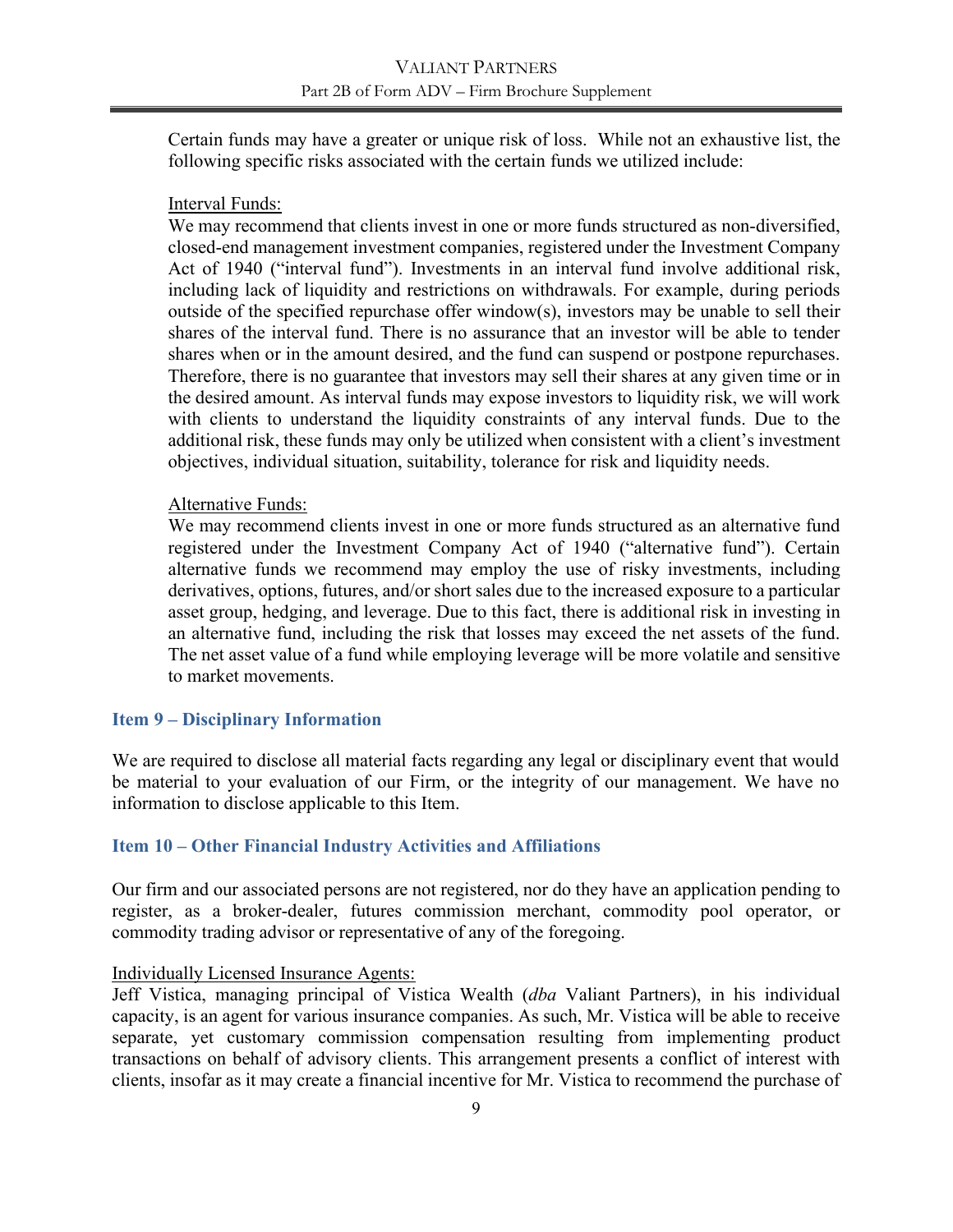certain insurance products to clients. Mr. Vistica and Valiant Partners will only recommend such products when they are in the client's best interests. Clients are not under any obligation to engage Mr. Vistica or any other individual associated with the firm when considering implementation of insurance recommendations. The implementation of any or all recommendations is solely at the discretion of the client.

#### Buckingham Strategic Partners, LLC:

When we are engaged for asset management services, we may exercise discretionary authority provided by a client to select an independent third-party investment manager for the management of portfolios of individual fixed income securities. We have selected Buckingham Strategic Partners, LLC ("BSP") for such fixed income management. We also contract with BSP for backoffice services and assistance with portfolio modeling. We have a fiduciary duty to select qualified and appropriate managers in the client's best interest, and believes that BSP effectively provides both the back office services that assist with its overall investment advisory practice and fixed income portfolio management services. Our management continuously makes this assessment. While we have a contract with BSP governing a time period for back-office services, we have no such fixed commitment to the selection of BSP for fixed income management services and may select another investment manager for clients upon reasonable notice to BSP.

#### Vistica Wealth Advisors, LLC:

Valiant Partners additionally does business under its registered name, Vistica Wealth Advisors, LLC. Vistica Wealth Advisors, LLC offers investment management and financial planning and consulting services for fees which may be different than those offered by Valiant Partners.

#### Succession Agreement:

As a fiduciary, we have certain legal obligations, including the obligation to act in clients' best interest. We maintain a Business Continuity and Succession Plan and seeks to avoid a disruption of service to clients in the event of an unforeseen loss of key personnel, due to disability or death. To that end, we have entered into a succession agreement with Buckingham Strategic Wealth, LLC effective December 8, 2015.

We can provide additional information to any current or prospective client upon request to Jeff Vistica, Managing Principal, at [jeff@visticawa.com.](mailto:jeff@visticawa.com)

## <span id="page-12-0"></span>**Item 11 – Code of Ethics, Participation or Interest in Client Transactions & Personal Trading**

**A** We have adopted a Code of Ethics expressing the firm's commitment to ethical conduct. Our Code of Ethics describes the firm's fiduciary duties and responsibilities to clients and sets forth our practice of supervising the personal securities transactions of employees with access to client information. Individuals associated with our Firm may buy or sell securities for their personal accounts identical or different than those recommended to clients. It is our expressed policy that none of our employees may prefer his or her own interest to that of an advisory client or make personal investment decisions based on investment decisions of advisory clients.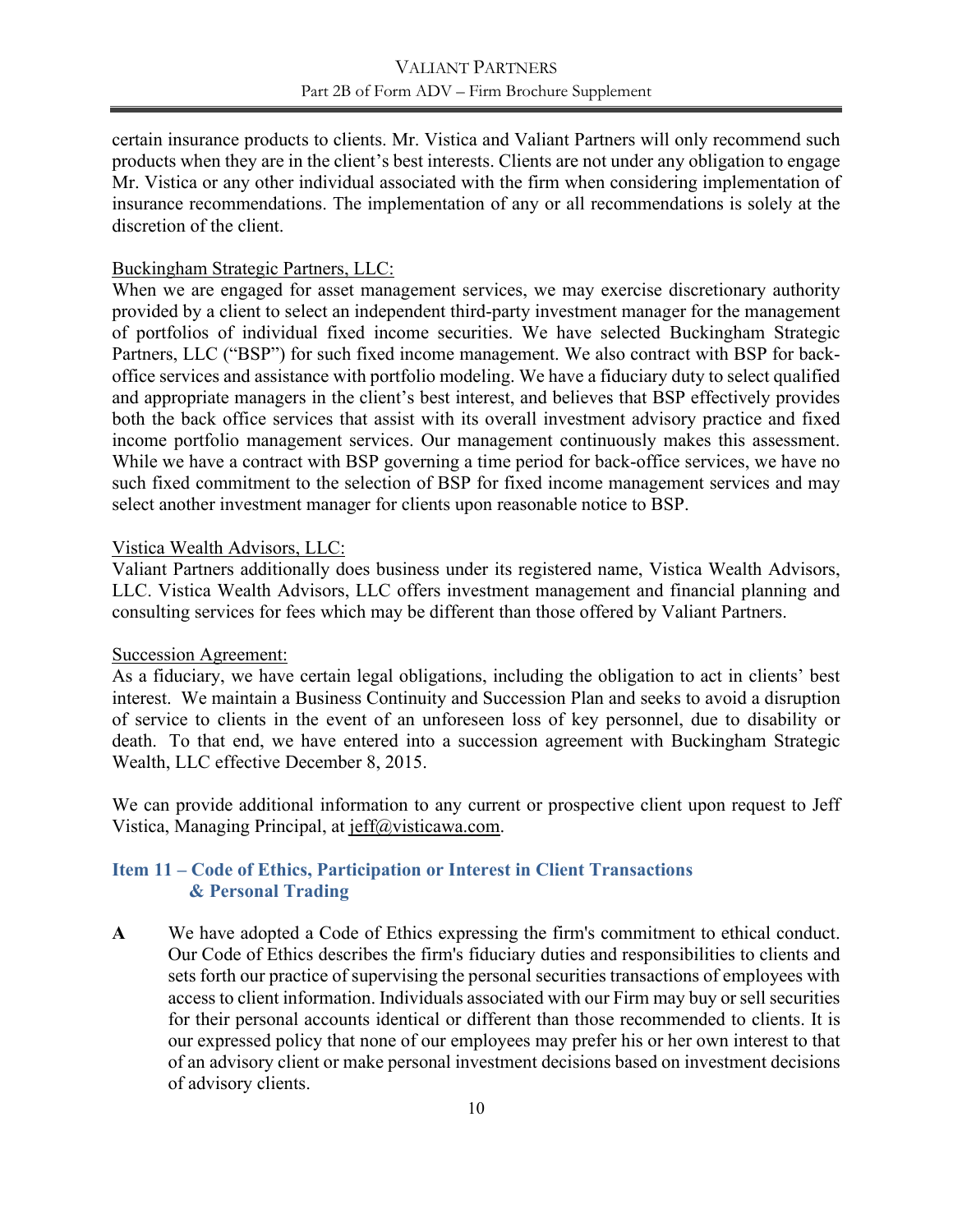To supervise compliance with our Code of Ethics, we require that anyone associated with this advisory practice with access to advisory recommendations provide annual securities holding reports and quarterly transaction reports to a firm principal. We also require such persons with access to receive approval from a firm principal prior to investing in any IPOs or private placements (limited offerings).

Our Code of Ethics further includes the firm's policy prohibiting the use of material nonpublic information and protecting the confidentiality of client information. We require that all individuals must act in accordance with all applicable federal and state regulations governing registered investment advisory practices. Any individual not in observance of the above may be subject to discipline.

We will provide a complete copy of its Code of Ethics to any client or prospective client upon request.

**B-D** It is our policy that the firm will not effect any principal or agency cross securities transactions for client accounts. We also will also not cross trades between client accounts. Principal transactions are generally defined as transactions where an advisor, acting as principal for its own account or the account of an affiliated broker-dealer, buys from or sells any security to any advisory client. A principal transaction may also be deemed to have occurred if a security is crossed between an affiliated private fund and another client account. An agency cross transaction is defined as a transaction where a person acts as an investment advisor in relation to a transaction in which the investment advisor, or any person controlled by or under common control with the investment advisor, acts as broker for both the advisory client and for another person on the other side of the transaction. Agency cross transactions may arise where an advisor is dually registered as a brokerdealer or has an affiliated broker-dealer.

We will disclose to clients any material conflict of interest which could reasonably be expected to impair the rendering of unbiased and objective advice.

## <span id="page-13-0"></span>**Item 12 – Brokerage Practices**

**A** Our clients' assets are held by independent third-party custodians. Valiant Partners arranges for the execution of securities transactions with the assistance of Buckingham Strategic Partners, LLC (*i.e.,* "BSP"). Through BSP, Valiant Partners participates in the Schwab Advisor Services ("SAS") program offered to independent investment advisors by Charles Schwab & Company, Inc. ("Schwab"), the Fidelity Institutional Wealth Services ("FIWS") program offered to independent investment advisors by Fidelity Brokerage Services, LLC ("Fidelity"), and the TD Ameritrade Institutional ("TDA") services program offered to independent investment advisors by TD Ameritrade Institutional, a division of TD Ameritrade, Inc. ("TD Ameritrade"). Schwab, Fidelity, and TD Ameritrade are unaffiliated SEC-registered broker dealers and members FINRA/SIPC.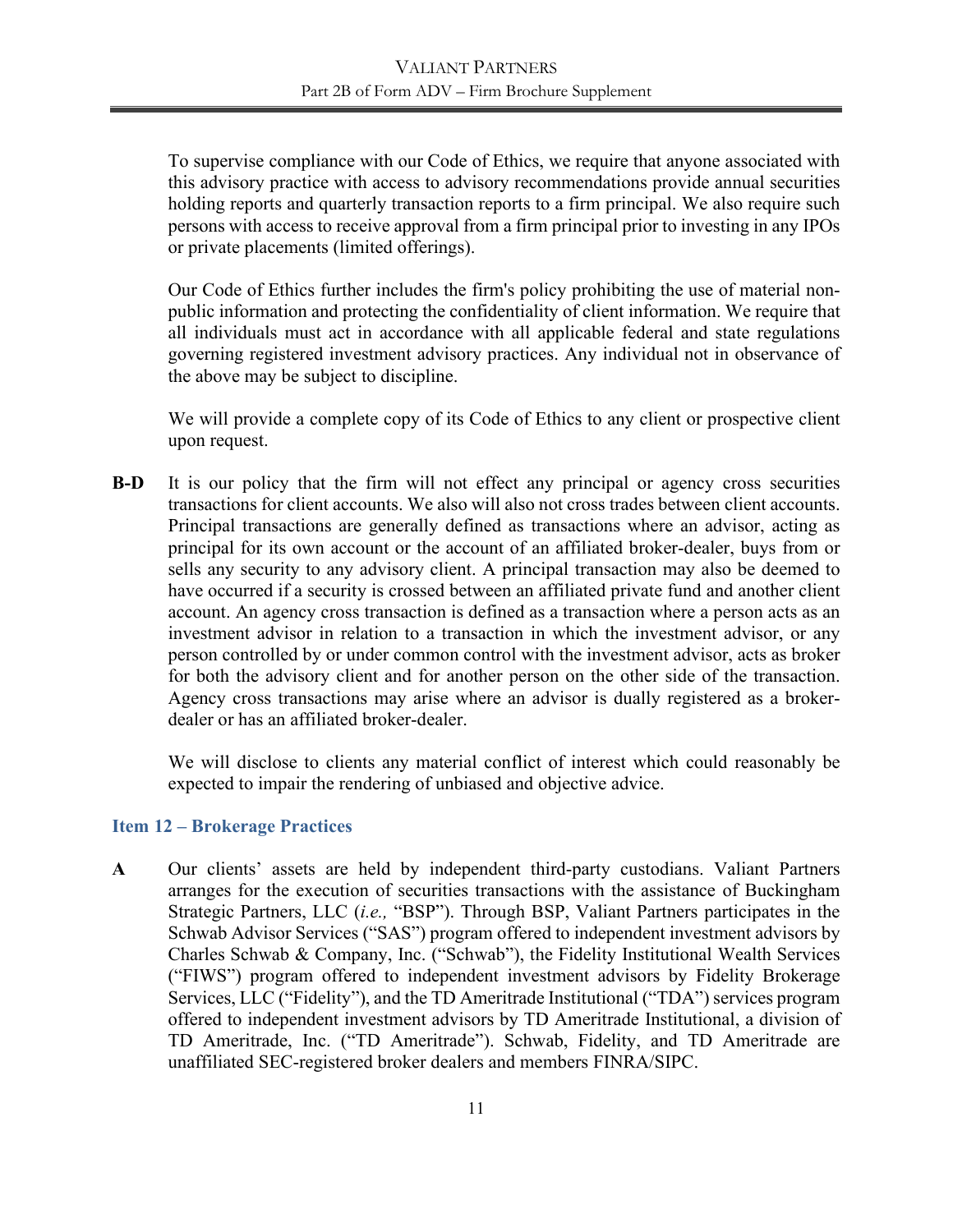The Schwab, Fidelity, or TD Ameritrade brokerage program will generally be recommended to advisory clients for the execution of mutual fund and equity securities transactions. We regularly review these programs to ensure that its recommendation is consistent with its fiduciary duty. These trading platforms are essential to our service arrangements and capabilities, and we may not accept clients who direct the use of other brokers. As part of these programs, we receive benefits that it would not receive if it did not offer investment advice.

As we will not request the discretionary authority to determine the broker dealer to be used or the commission rates to be paid in these situations, clients must direct us as to the broker dealer to be used. In directing the use of a particular broker or dealer, it should be understood that we will not have authority to negotiate commissions among various brokers or obtain volume discounts, and best execution may not be achieved. Not all investment advisers require clients to direct the use of specific brokers.

We will not exercise authority to arrange client transactions in fixed income securities. Clients will provide this authority to a fixed income manager that we retain on client's behalf by designating the portfolio manager with trading authority over client's brokerage account. Clients will be provided with the Disclosure Brochure (Form ADV Part 2) of the portfolio manager.

SAS, FIWS and TDA do not generally charge clients a custody fee and are compensated by account holders through commissions or other transaction-related fees for securities trades that are executed through the broker or that settle into the clients' accounts held at the brokers. Trading client accounts through other brokers may result in fees (including mark-ups and mark-downs) being charged by the custodial broker and an additional broker. While we will not arrange transactions through other brokers, the authority of the fixed income portfolio manager includes the ability to trade client fixed income assets through other brokers.

We do not have any arrangements to compensate any broker dealer for client referrals. We do not maintain any client trade error gains. We make clients whole with respect to any trade error losses incurred by clients that we caused. We do not have any arrangements to compensate any broker dealer for client referrals.

Additionally, Vistica Wealth Advisors, LLC offers a cash management aggregator system named Flourish Cash. Flourish Cash is a service offered by an unaffiliated third-party, Stone Ridge Securities, LLC, a registered broker-dealer and FINRA member. A Flourish Cash account is a brokerage account whereby the cash balance is swept from the brokerage account to deposit accounts at one or more third-party banks that have agreed to accept deposits from customers of Stone Ridge Securities, LLC. Stone Ridge Securities LLC is an indirect, wholly owned subsidiary of Massachusetts Mutual Life Insurance Company. Please refer to the applicable disclosures provided separately by Stone Ridge Securities upon account opening. Vistica Wealth Advisors, LLC receives no fees or incentives for offering this service.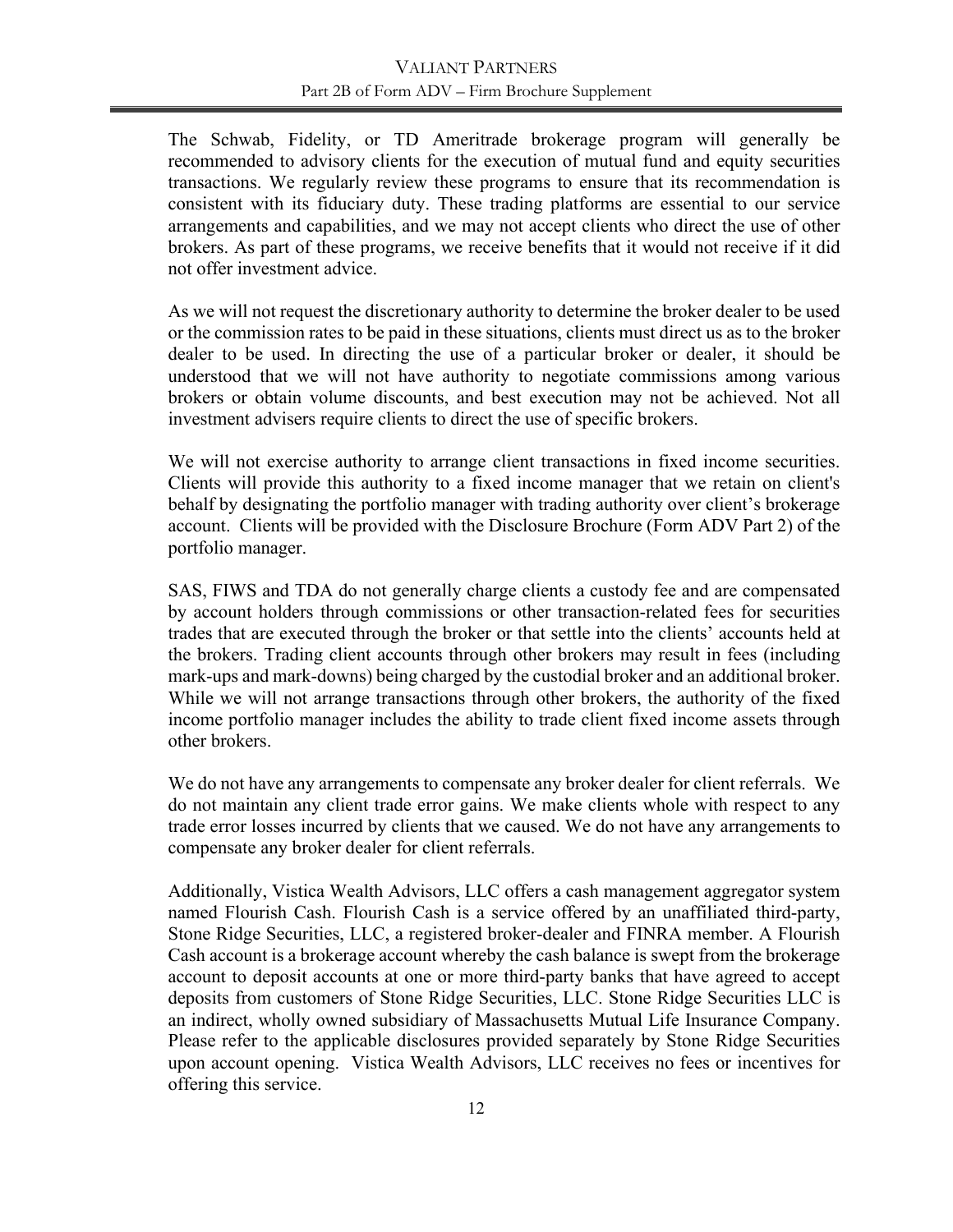**B** We generally do not aggregate any client transactions in mutual fund or other securities. Client accounts are individually reviewed and managed, and transaction costs are not saved by aggregating orders in almost all circumstances in which we arrange transactions. BSP, in the management of fixed income portfolios, will aggregate certain transactions among client accounts that it manages, in which case a client's orders may be aggregated with an order for another client of BSP who is not our client. See BSP's Form ADV Part 2 for more information.

## <span id="page-15-0"></span>**Item 13 – Review of Accounts**

**A** Accounts are conducted and reviewed by Jeff Vistica. The frequency of reviews is determined by the client's investment objectives and will occur no less than once a quarter.

Each review process contains each of the following elements:

- a. assessing client goals and objectives;
- b. evaluating the employed strategy(ies);
- c. monitoring the portfolio(s); and
- d. addressing the need to rebalance.
- **B** More frequent reviews may also be triggered by any of the following:
	- a. a specific client request;
	- b. a change in client goals and objectives;
	- c. an imbalance in a portfolio asset allocation;
	- d. market/economic conditions; and
	- e. realizing tax losses in an account
- **C** All clients engaging us for investment management services to implement their financial plan will receive quarterly performance reports, prepared by BSP and reviewed by Vistica Wealth. These quarterly reports summarize the client's account, asset allocation, portfolio performance, current positions, and current market value. Clients will also receive statements from their account custodians. Financial planning only clients will receive reports as contracted for at the inception of the advisory relationship.

## <span id="page-15-1"></span>**Item 14 – Client Referrals and Other Compensation**

#### Client Referrals:

We do not receive any economic benefit, directly or indirectly from any third party for advice rendered to clients.

#### Other Compensation Received From Custodians:

SAS, FIWS and TDA each respectively provide us with access to services, which are not available to retail investors. These services generally are available to independent investment advisors on an unsolicited basis at no charge to them. These services benefit us, but may not benefit our clients'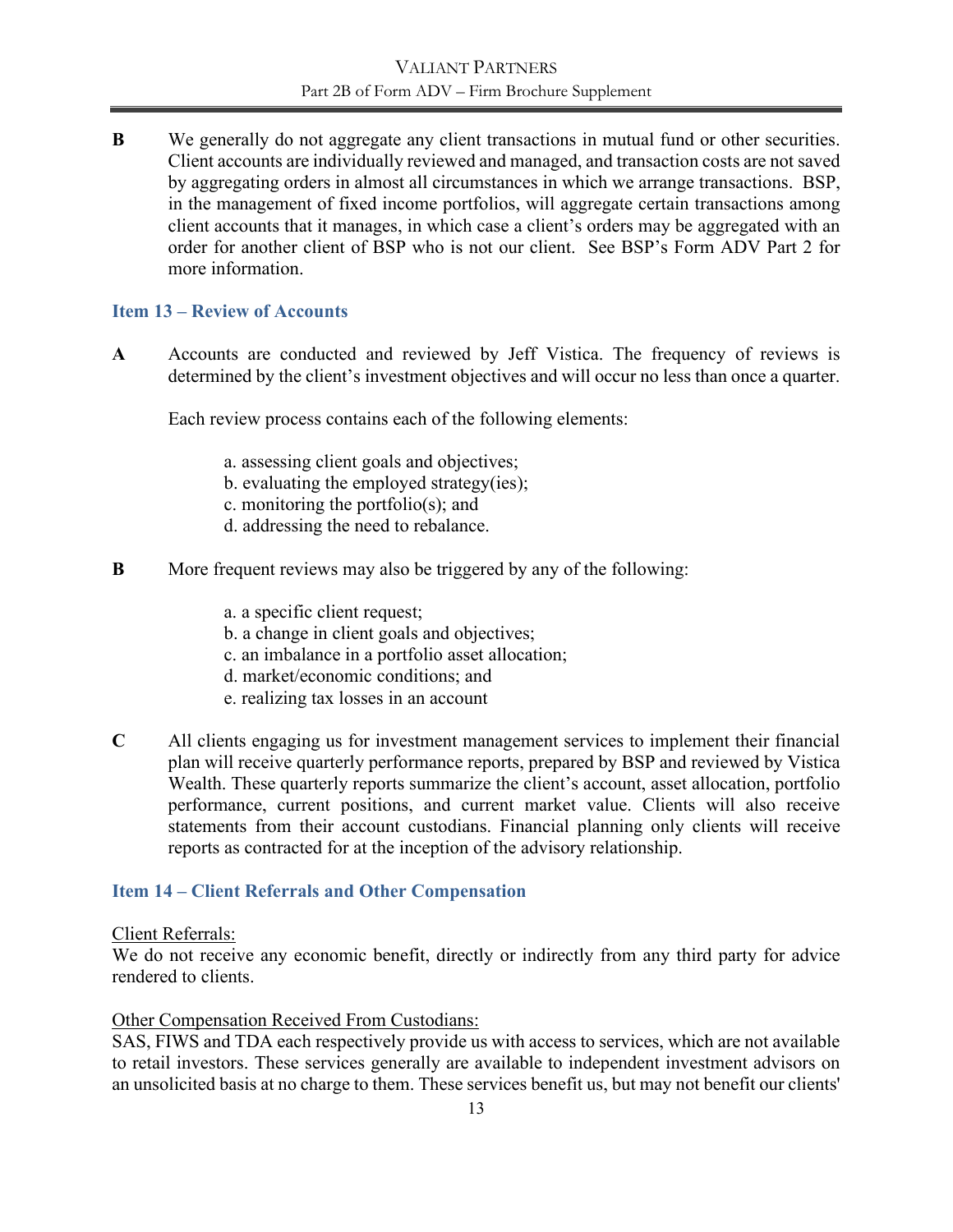accounts. Many of the products and services assist us in managing and administering clients' accounts. These include software and other technology that provide access to client account data (such as trade confirmations and account statements), facilitate trade execution (and allocation of aggregated trade orders for multiple client accounts), provide research, pricing information and other market data, facilitate payment of our fees from clients' accounts, and assist with back-office functions, recordkeeping and client reporting. Many of these services generally may be used to service all or a substantial number of our accounts.

Recommended brokers also make available to us other services intended to help us manage and further develop its business enterprise. These services may include consulting, publications and conferences on practice management, information technology, business succession, regulatory compliance, and marketing. We do not, however, enter into any commitments with the brokers for transaction levels in exchange for any services or products from brokers. While as a fiduciary, we endeavor to act in our clients' best interests, our requirement that clients maintain their assets in accounts at SAS, FIWS or TDA may be based in part on the benefit to us of the availability of some of the foregoing products and services and not solely on the nature, cost or quality of custody and brokerage services provided by the brokers, which may create a potential conflict of interest.

We also receive software from DFA, which we utilize in forming asset allocation strategies and producing performance reports. DFA also provides continuing education for Valiant Partners personnel. These services are designed to assist us plan and design services for business growth.

#### <span id="page-16-0"></span>**Item 15 – Custody**

With the exception of our ability to deduct our fees from a client's custodial account, we do not have custody of the assets in any client accounts. Accordingly, we have no liability to clients for any loss or other harm to any property in the account, including any harm to any property in the account resulting from the insolvency of the custodian or any acts of the agents or employees of the custodian and whether or not the full amount or such loss is covered by the Securities Investor Protection Corporation ("SIPC") or any other insurance which may be carried by the custodian. Clients understand that SIPC provides only limited protection for the loss of property held by a broker-dealer.

Clients shall receive monthly or quarterly account statements from their chosen custodian. We also provide clients with quarterly statements that include notification of advisory fee calculations and the debiting from of these fees from client accounts. We urge clients to review the statements from our firm carefully and compare these accounts statements with the account statements from the custodian. Our statements may vary from custodial statements based on accounting procedures, reporting dates, or valuation methodologies of certain securities.

#### <span id="page-16-1"></span>**Item 16 – Investment Discretion**

Where clients agree to engage us for investment management services they grant us ongoing and continuous discretionary authority to execute investment recommendations in accordance with our Statement of Investment Policy (or similar document used to establish a client's objectives and